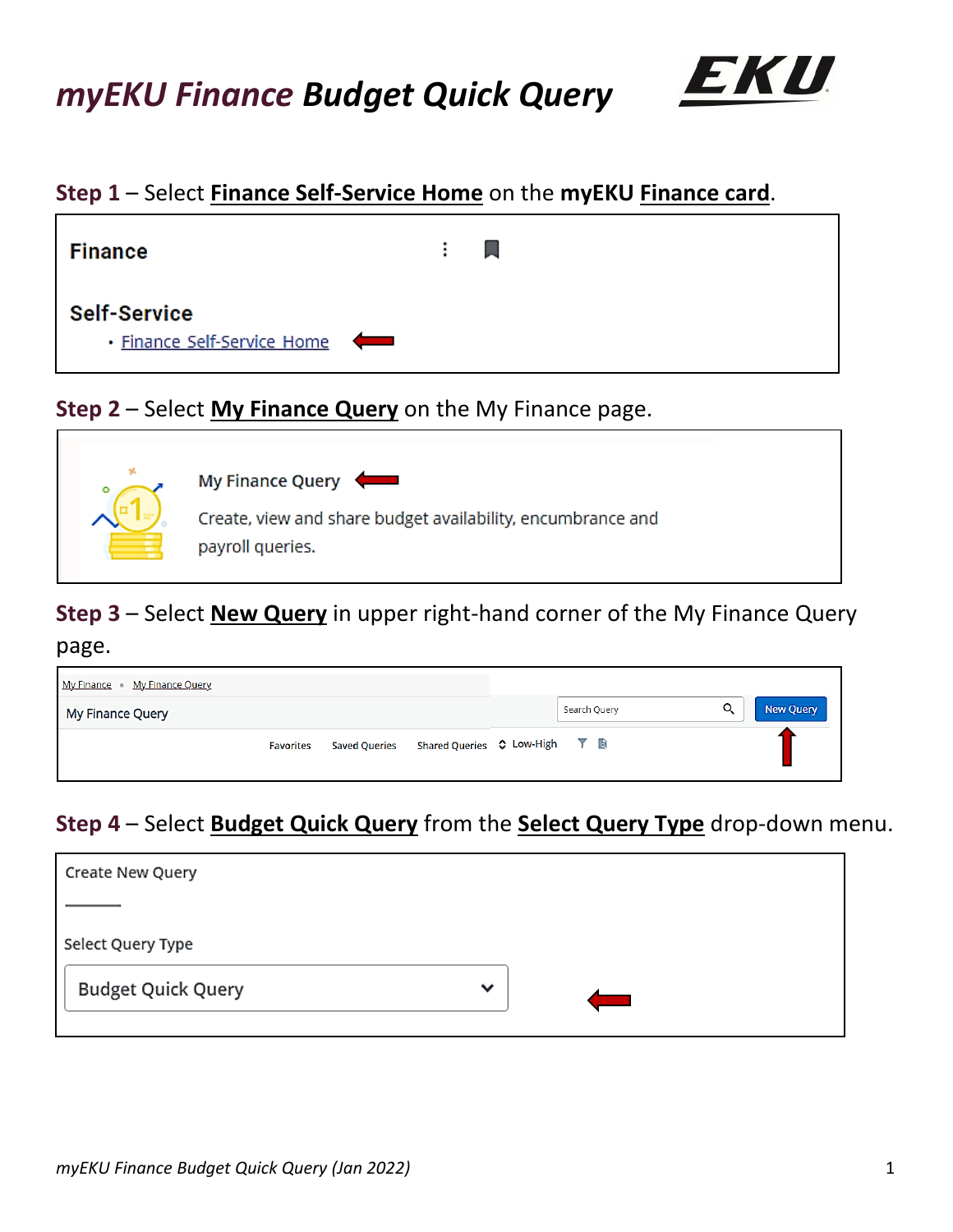**Step 5** – Enter the query parameters.  $\star$  Required  $\star$  Optional

- $\bigstar$  o **Chart** Enter E (Eastern) or F (Foundation).
	- o **Index** Not used.
- **★ o Organization** Enter six-digit budget org code. Contact Budgeting for access if org is not available.
- $\frac{1}{N}$   $\circ$  **Account** Enter account type wildcard (7% for Operating; 6% for Labor; 5% for Revenue). Check "Include Revenue Accounts" if querying revenue. You may also leave this field blank to query all accounts.
- $\frac{1}{X}$   $\circ$  **Activity** Optional or leave blank.
	- o **Location** Not used.
- **★ o Commitment Type** Select All.
	- o **Fund** and **Program** will populate automatically based on the org code entered.

| Values                                          |                               |
|-------------------------------------------------|-------------------------------|
| Chart*                                          | Index                         |
| E Eastern Kentucky University<br>一文<br>$\times$ | Choose Index                  |
| Fund                                            | Organization*                 |
| Choose Fund<br>$\check{ }$                      | Choose Organization<br>人<br>v |
| Account                                         | Program                       |
| Choose Account<br>☆<br>丷                        | Choose Program                |
| Activity                                        | Location                      |
| Choose Activity<br>☆<br>$\check{ }$             | Choose Location               |
| Commitment Type                                 |                               |
| All<br>$\check{ }$                              | Include Revenue Accounts      |